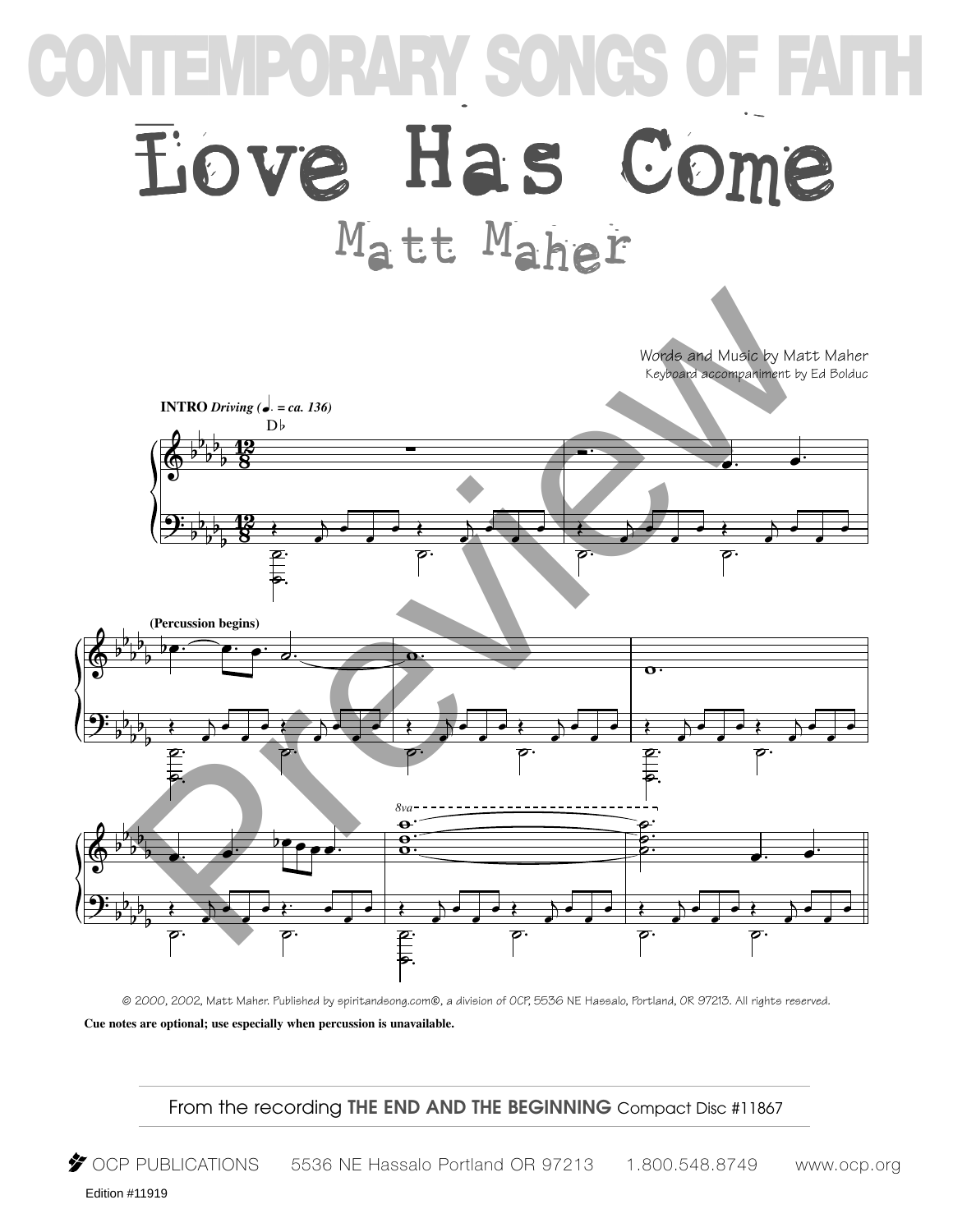

Edition 11919-Z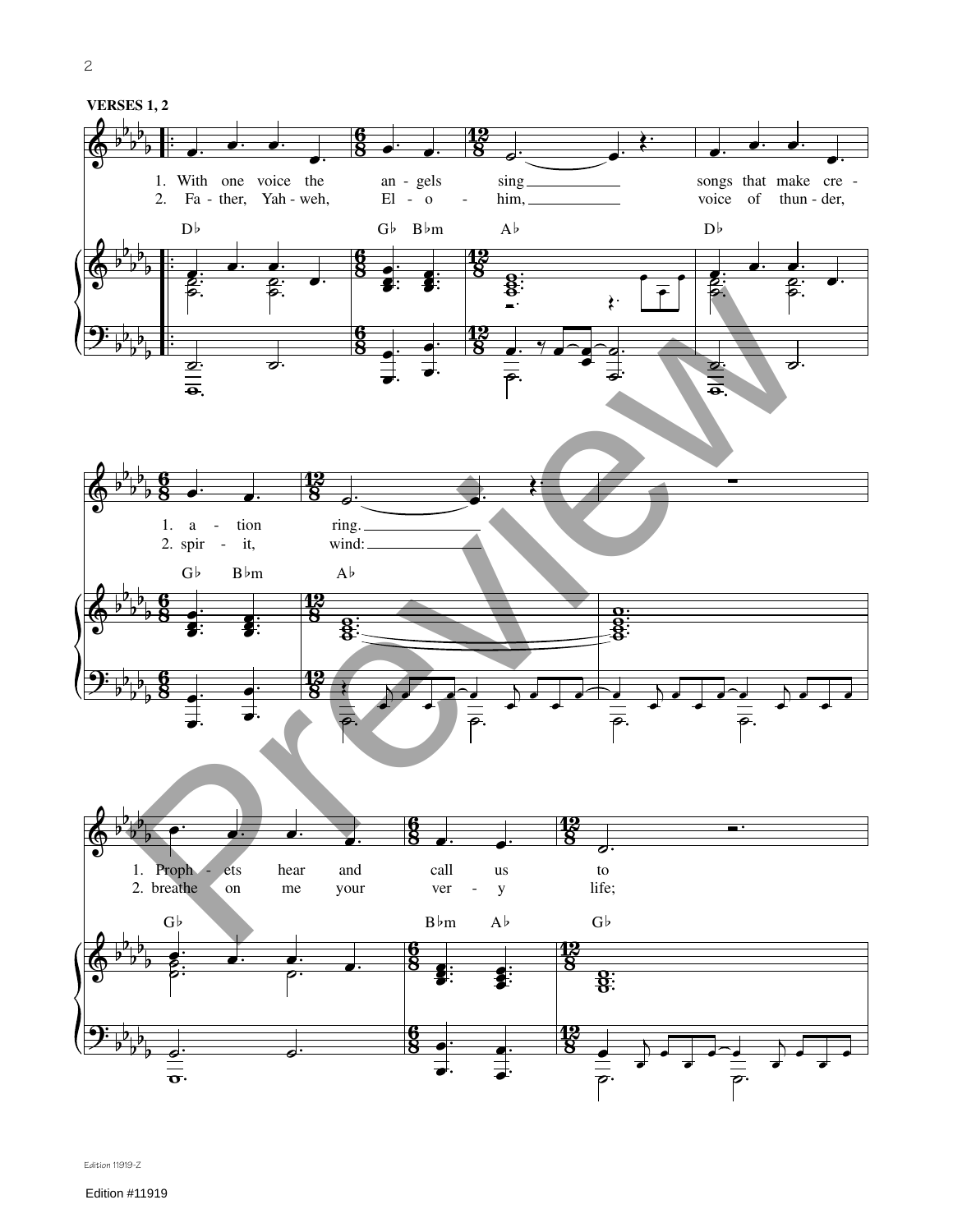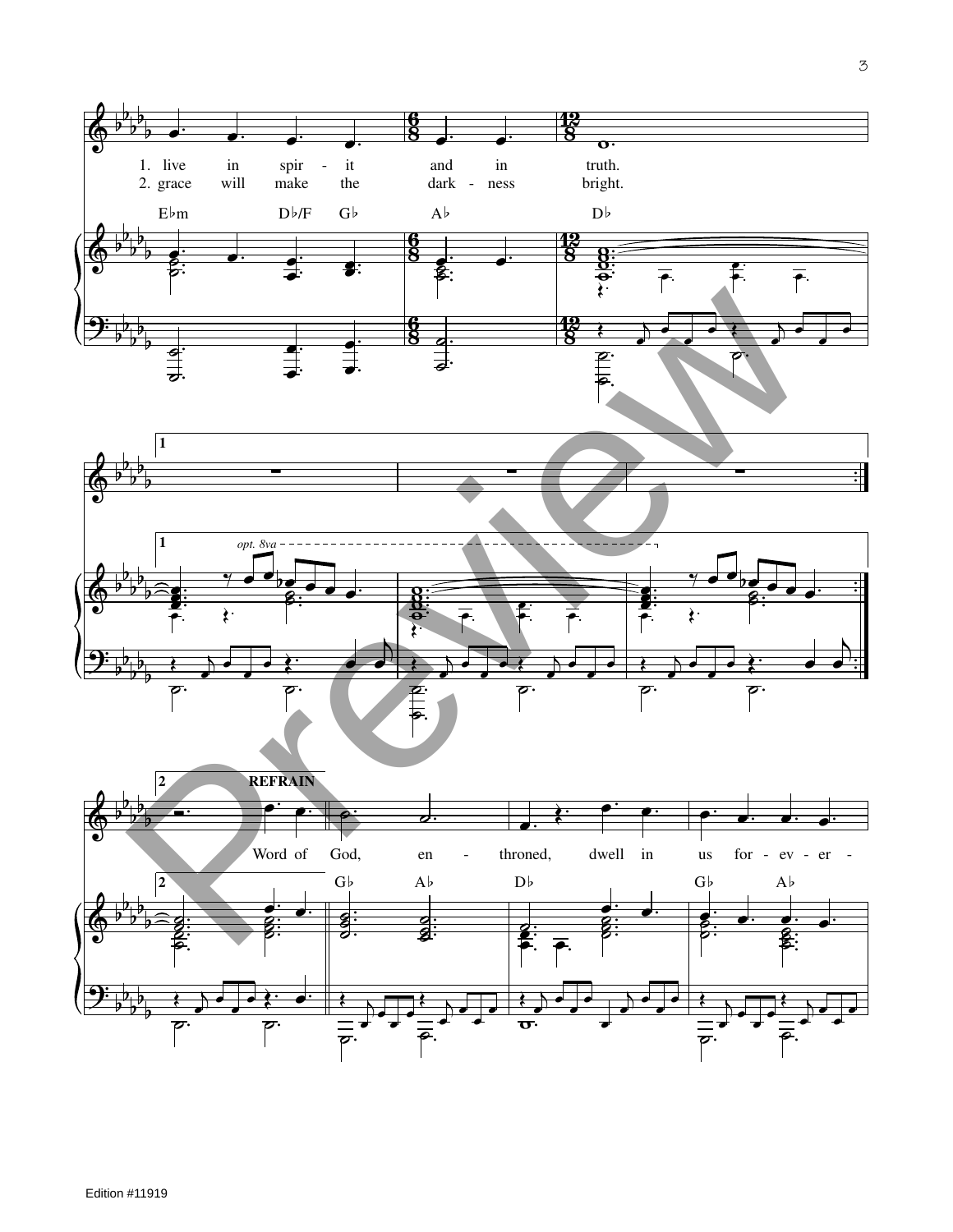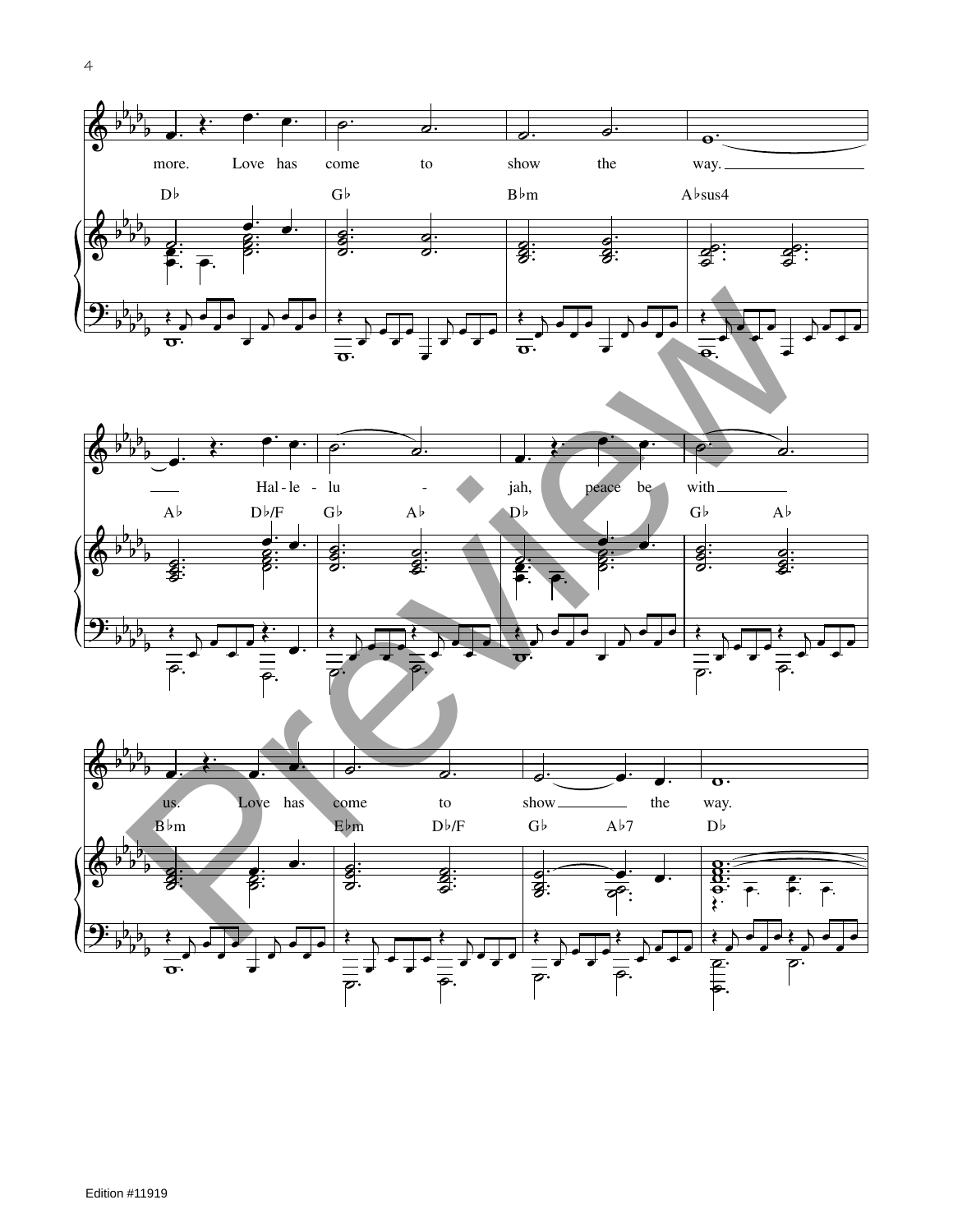

 $\mathbf 5$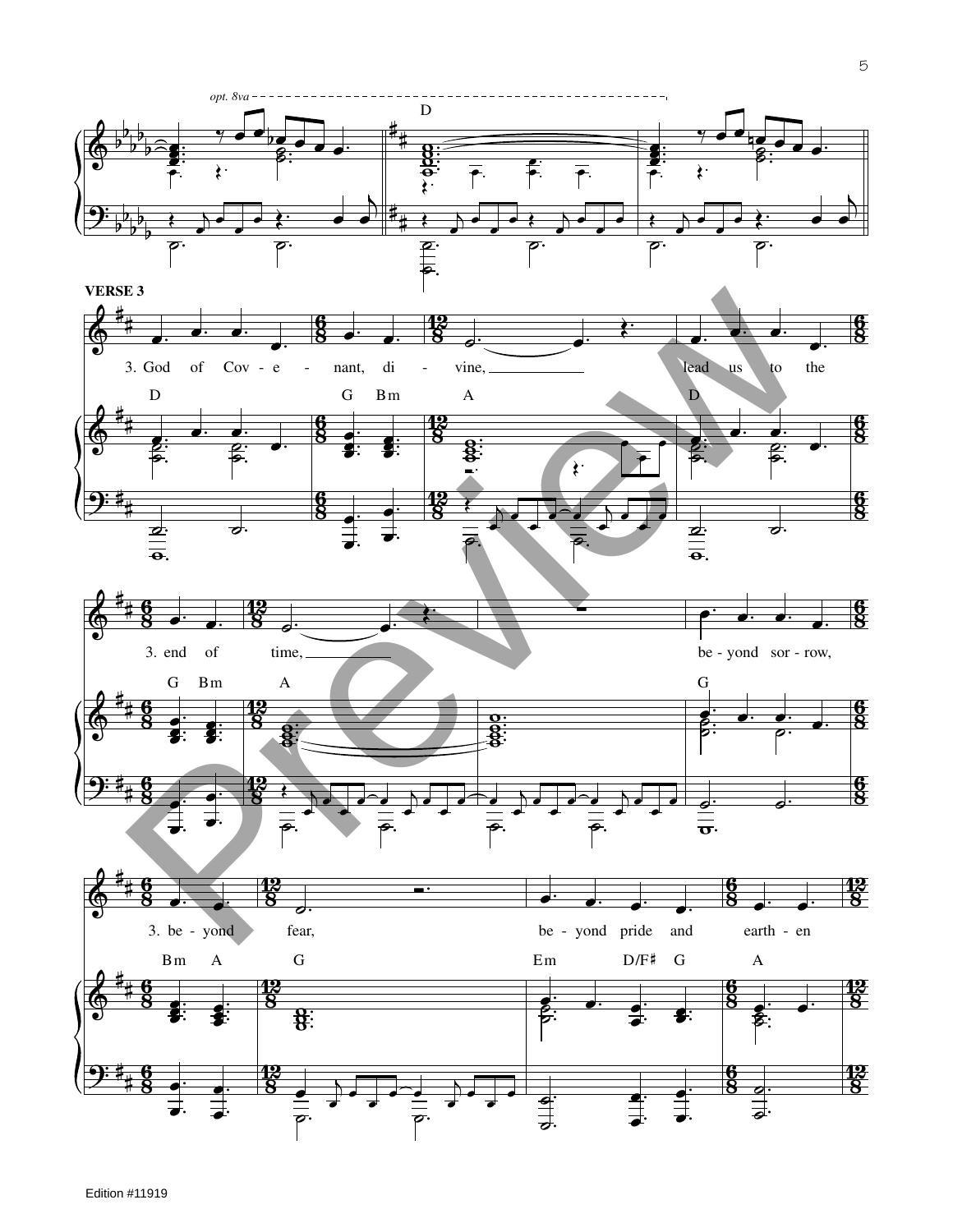

Edition #11919

 $\mathcal{C}% _{M_{1},M_{2}}^{\alpha,\beta}(\mathcal{M}_{M_{1},M_{2}}^{\alpha,\beta}(\mathcal{M}_{M_{1},M_{2}}^{\alpha,\beta}(\mathcal{M}_{M_{1},M_{2}}^{\alpha,\beta}(\mathcal{M}_{M_{1},M_{2}}^{\alpha,\beta}(\mathcal{M}_{M_{1},M_{2}}^{\alpha,\beta}(\mathcal{M}_{M_{1},M_{2}}^{\alpha,\beta}(\mathcal{M}_{M_{1},M_{2}}^{\alpha,\beta}(\mathcal{M}_{M_{1},M_{2}}^{\alpha,\beta}(\mathcal{M}_{M_{1},M_{2}}^{\alpha,\beta}(\mathcal{M}_{M_{1},M_{2}}^{\alpha,\$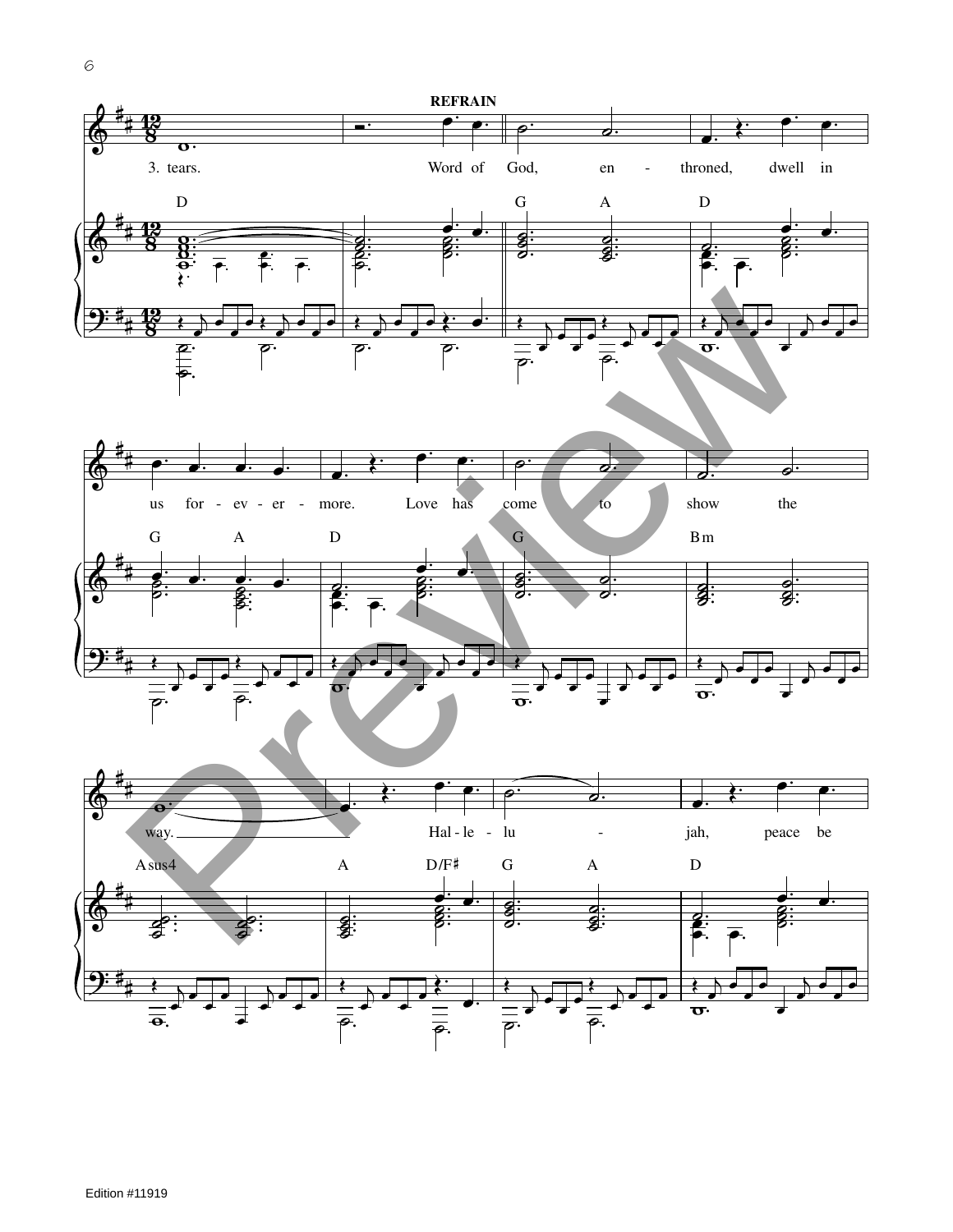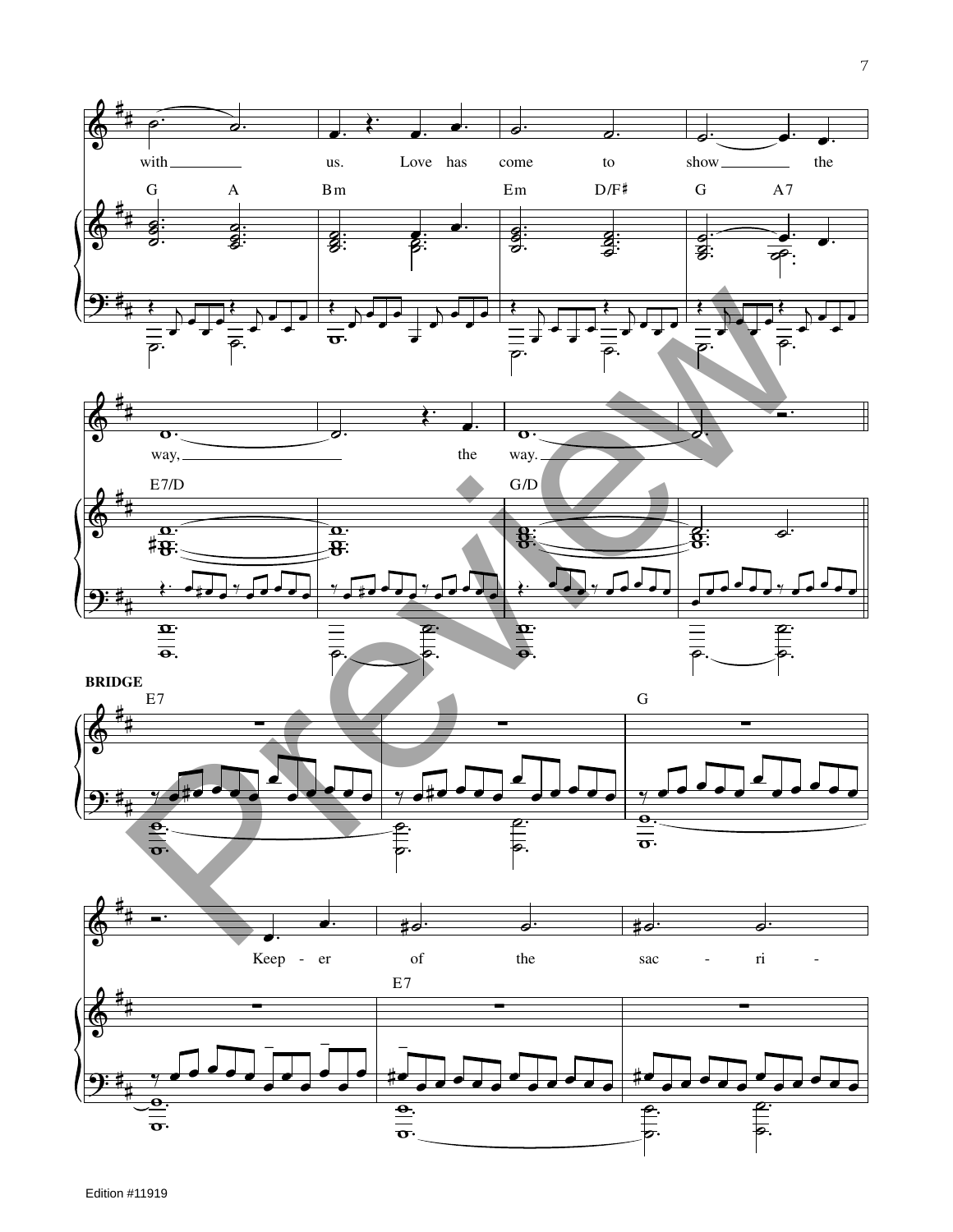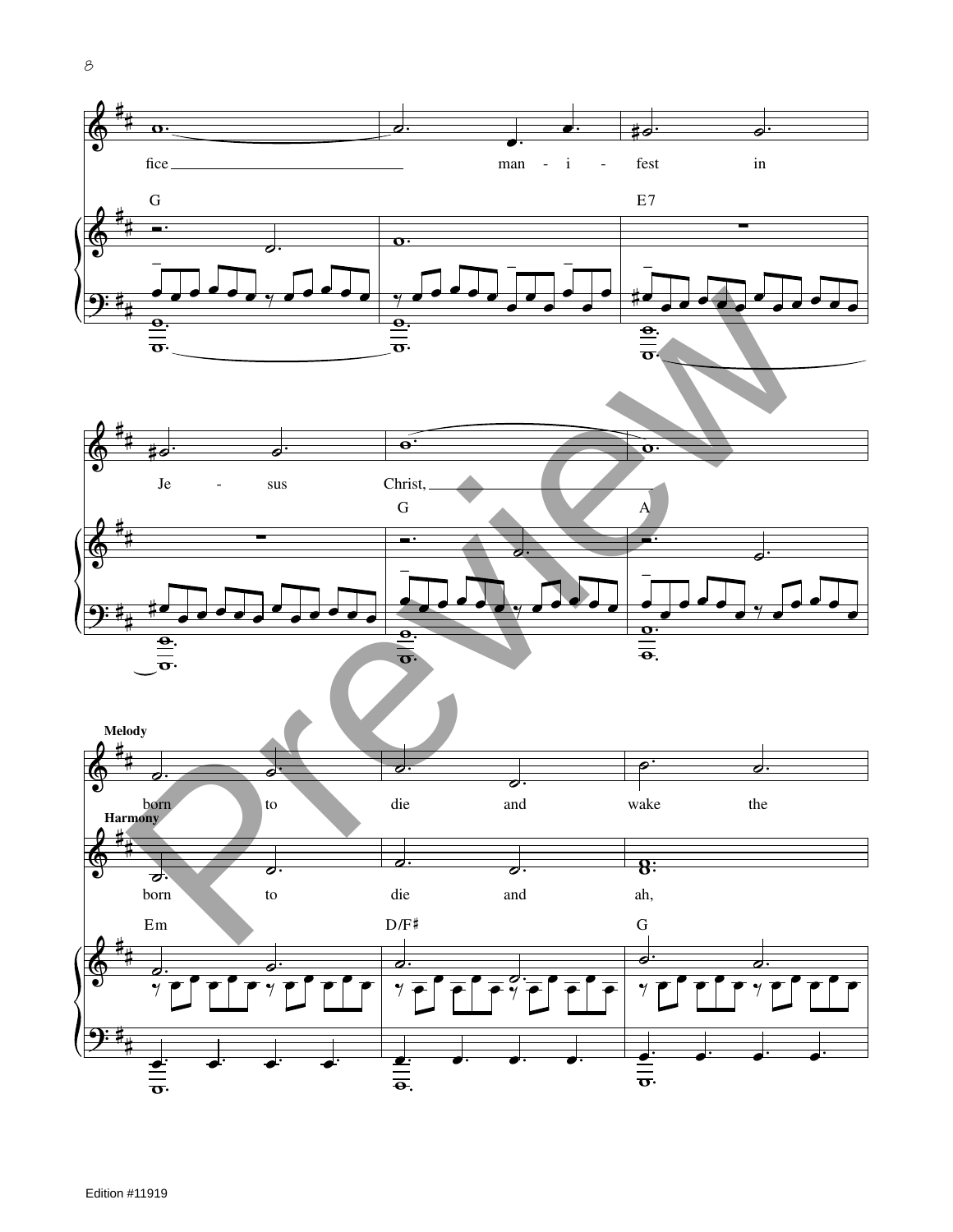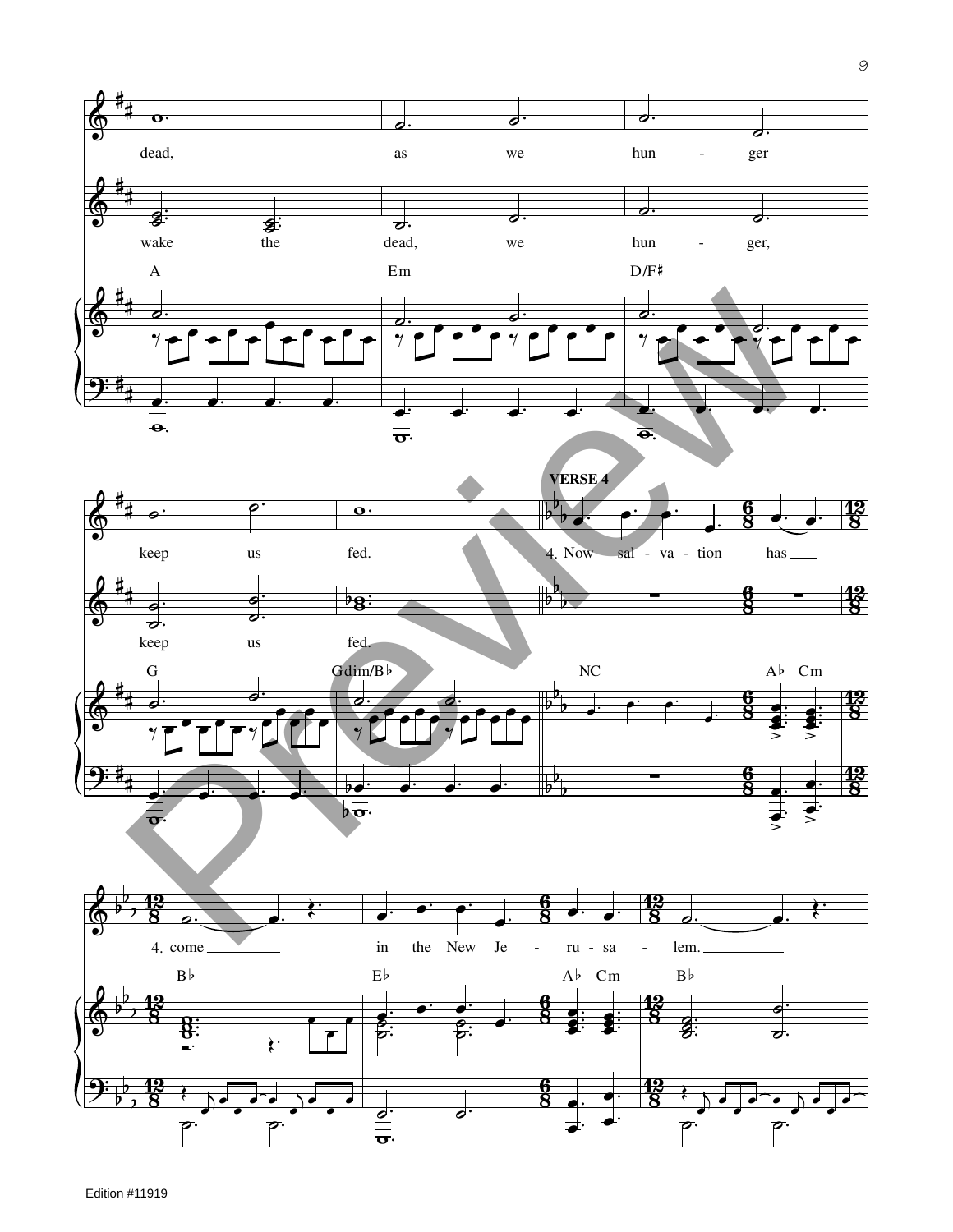

 $10$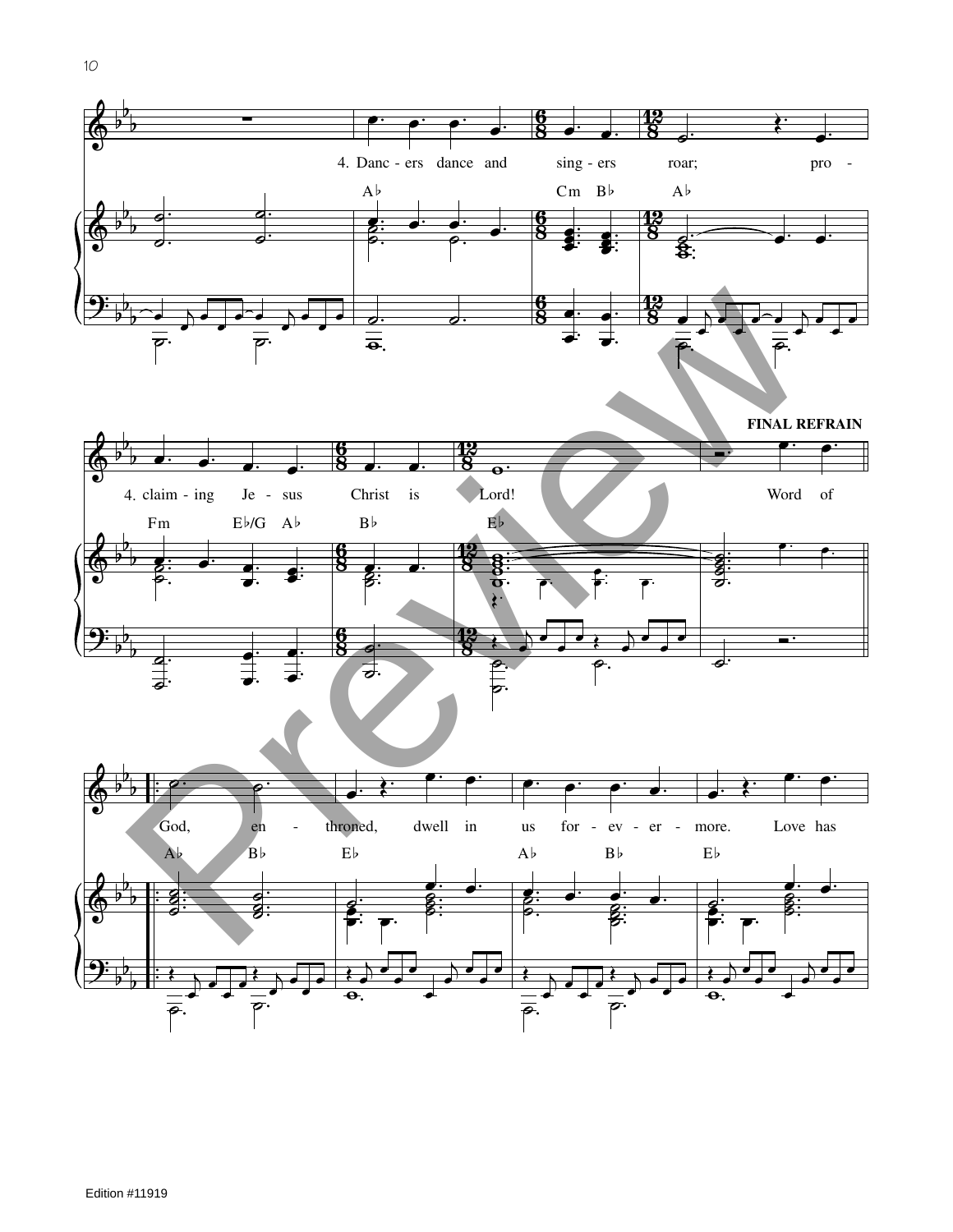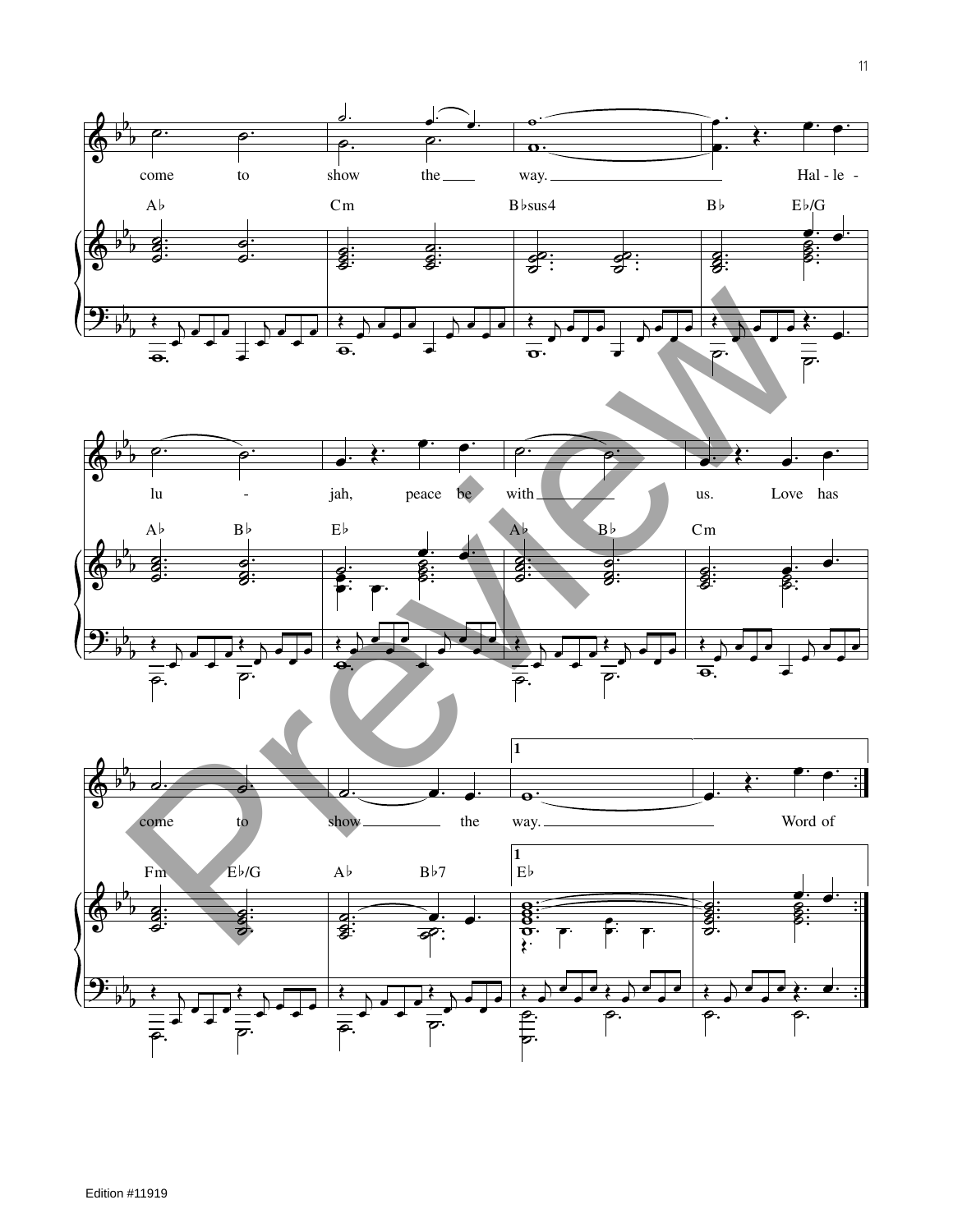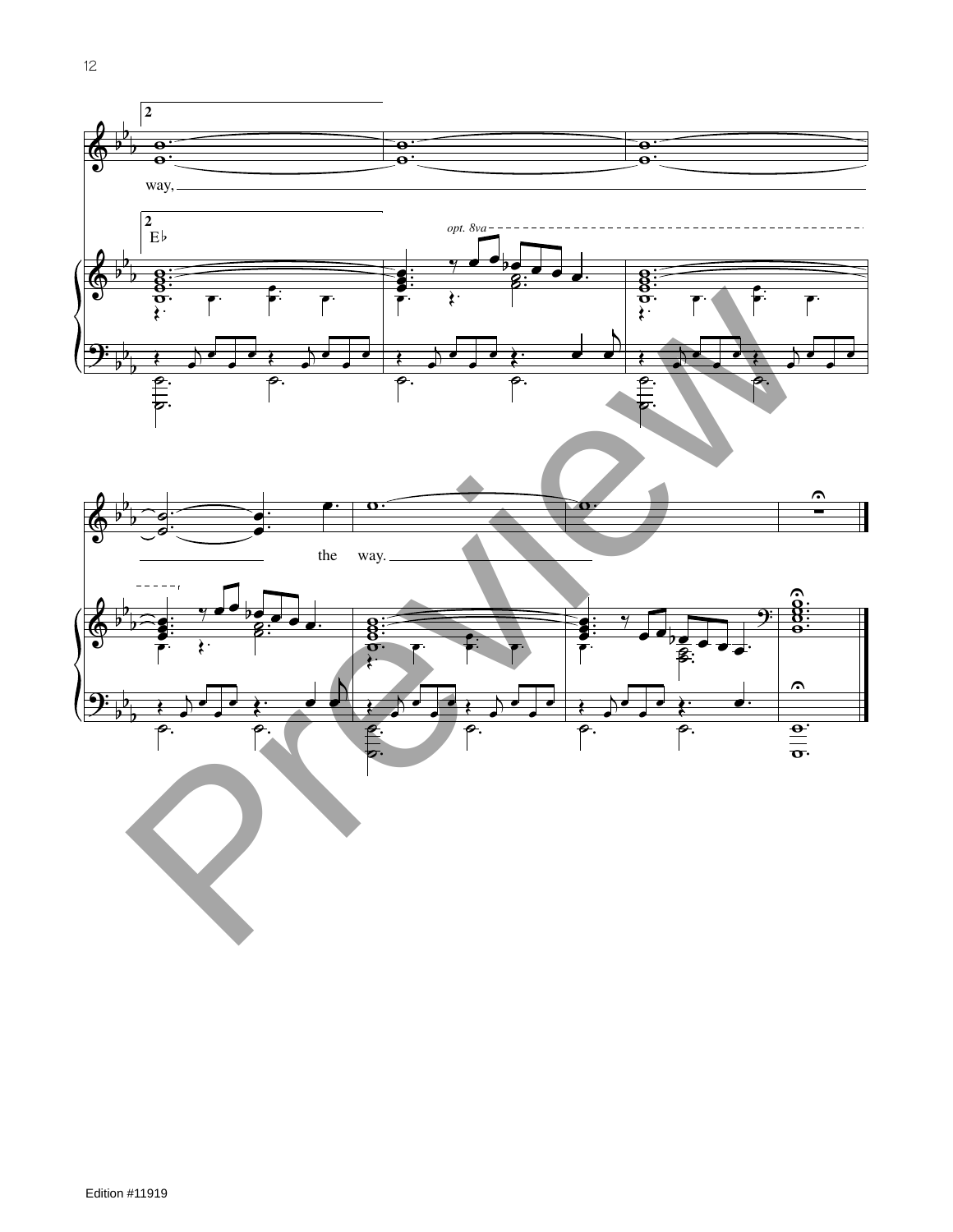

<sup>© 2000,</sup> Matt Maher. Published by spiritandsong.com©, a division of OCP, 5536 NE Hassalo, Portland, OR 97213. All rights reserved.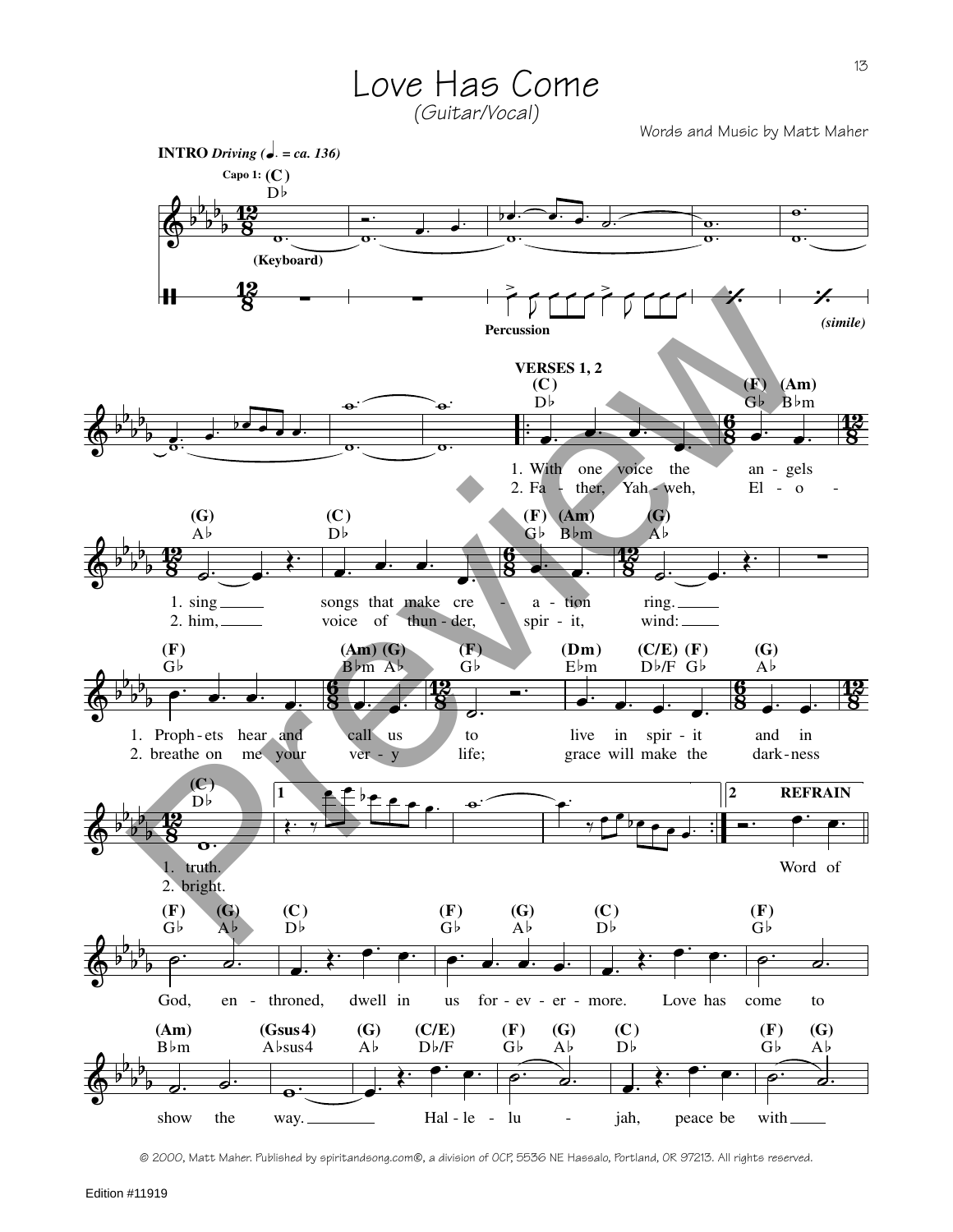

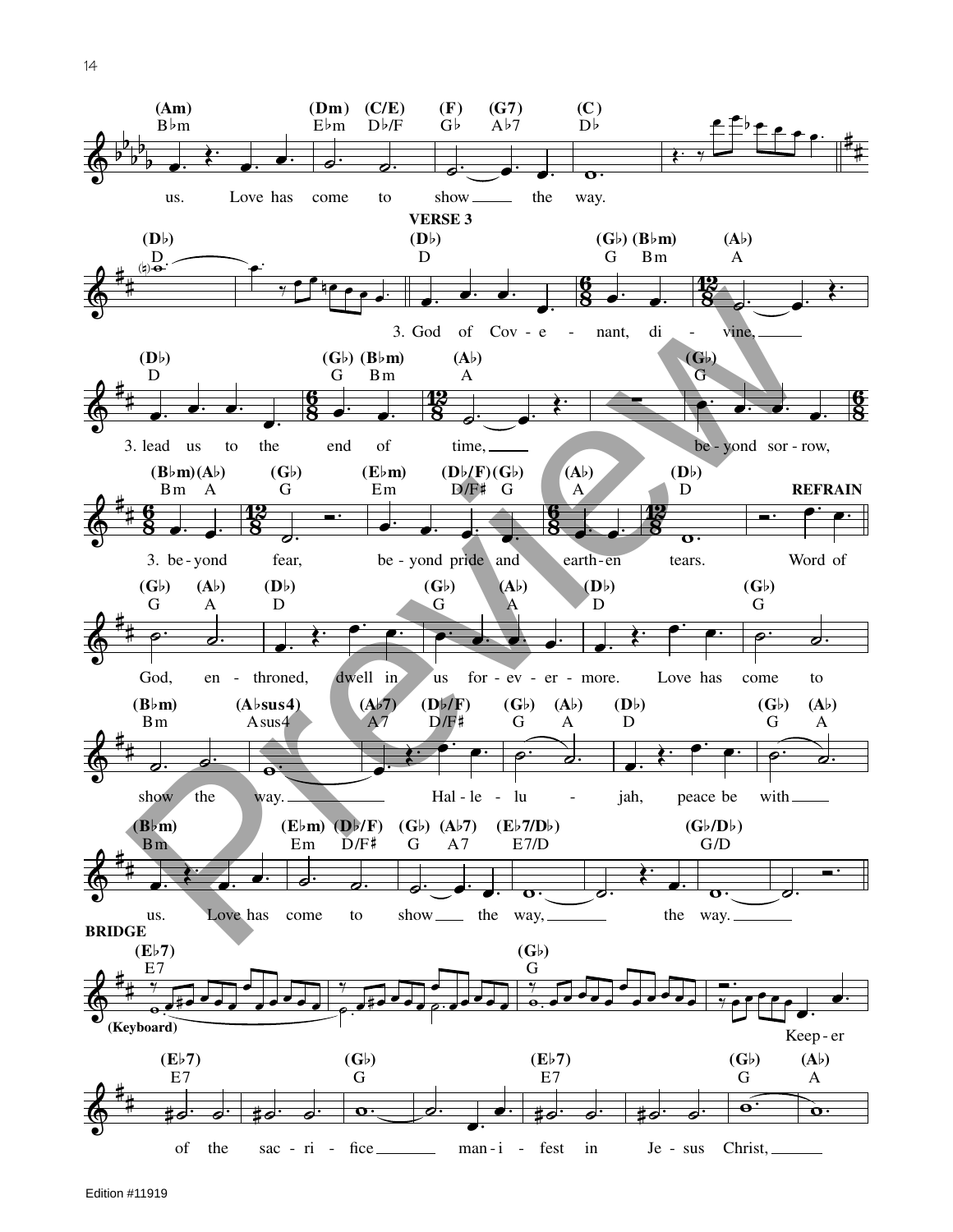$(Gb \circ /A)$  $(E \flat m)$  $(Db/F)$  $(Gb)$  $(A<sub>b</sub>)$  $(E \flat m)$  $(D\flat/F)$  $(Gb)$  $G^{\circ}/B^{\circ}$  $Em$  $D/F#$  $Em$  $D/F#$ G  $\mathbf{A}$ G Melody born to die and wake the hun - ger fed. dead, as we keep us  $,\overline{\mathbf{o}}$  $\overline{\mathbf{a}}$  $\frac{Q}{\text{Harmony}}$  $\mathbf{\hat{z}}$  $\overline{\rho}$ . born to wake the hun - ger, fed. die and ah, dead, we keep us **VERSE 4**  $(G)$  (Bm)  $(A)$  $(D)$  $(G)$  (Bm) NC Ab Cm  $B\flat$  $E<sub>b</sub>$ Ab Cm 4. Now sal - va - tion in the New Je  $has_$ come. ru - sa  $(G)$  $(D/F\sharp)(G)$  $(A)$  $(G)$  $(Bm)(A)$  $(Em)$  $B\bar{b}$  $\overline{Ab}$  $Cm$   $Bb$  $Eb/G$   $Ab$  $\overline{AB}$ Fm 4. lem. \_ Danc-ers dance and sing-ers roar; pro-claim-ing Je - sus  $(D)$  $(G)$  $(D)$  $(A)$  $(A)$ FINAL REFRAIN Ab Вb  $E^{\dagger}$  $B<sub>b</sub>$ Eþ  $\overline{\mathbf{e}}$ 4. Christ is Lord! Word God, throned, dwell in en - $\circ$  $(G)$  $(Bm)$  $(G)$  $(A)$ (D)  $(Asus4)$  $(A)$  $(D/F^{\sharp})$  $\mathbf{A}^{\dagger}$  $B\flat$ Eb  $\mathbf{A}^{\dagger}$  $Cm$ B<sub>bsus</sub>4  $B\flat$  $E\flat/G$ ℴ us  $for -ev - er - more.$ Love has come to show the  $\equiv$ way.\_ Hal-le- $(G)$  $(A)$  $(G)$  $(D)$  $(G)$  $(A)$  $(Bm)$  $(Em)$   $(D/F#)$  $(A7)$  $Ab$  $E\flat$  $\overline{Ab}$  $B\flat$  $B\flat 7$  $B\flat$  $Cm$ Fm Eb/G  $\mathbf{A}^{\dagger}$  $\ln$ peace be with. Love has jah, us. come to show  $\_\_$ the  $\mathbf{1}$  $\overline{2}$  $(D)$  $(D)$  $\frac{d}{d} \frac{1}{2}$  $E<sub>b</sub>$  $E\flat$ ţ.  $\mathbf{a}$  $\overline{\mathbf{e}}$  $\mathbf{\Theta}$ e Å Ą Word of way. way,  $\sum_{i=1}^n$  $\gamma$  $\Omega$  $\overline{\mathbf{o}}$  $\overline{\mathbf{e}}$ the way.\_